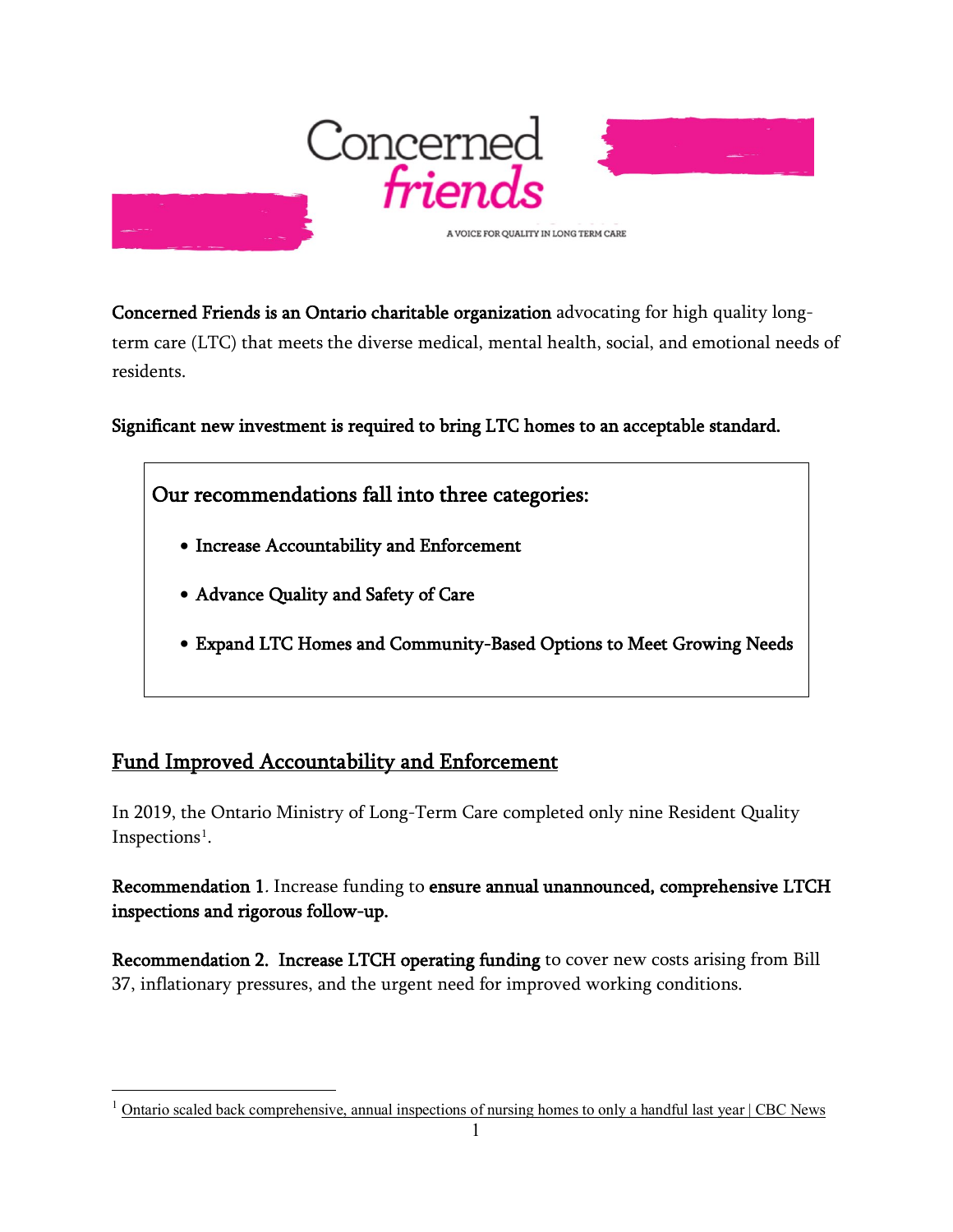# Advance Quality and Safety of Care

Concerned Friends' members observe, first hand, how staffing shortages and poor working conditions compromise resident care.

#### Recommendation 3. Address LTC Human Resources Challenges.

3a. Increase direct care staffing. Accelerate four worked hours of direct daily care for each resident.

3b. Fund enhanced staffing models. Recognize residents' complex needs; fund an expanded range of specialized staff, including a full-time Attending Physician/Nurse Practitioner to manage resident care in each LTCH.

3c. Fund the development of a regulatory college for PSWs. PSWs provide the majority of direct care and should be accountable to the public as per other regulated health professions.

3d. Fund a comprehensive recruitment strategy. A shortage of qualified staff undermines the delivery of quality long-term care and impedes effective infection control and pandemic containment.

3e. Repeal Bill 124 and increase compensation (benefits and wages) for LTCH staff, comparable to that in the hospital sector. Include funding to enable full-time employment and expanded benefits.

3f. Increase funding for LTCHs to deliver enhanced professional development training to staff and essential caregivers.

3g. Fund enhanced infection control measures. Continue COVID-19 prevention and containment funding in 2022-23 and beyond. Each home must have permanent, dedicated IPAC resources.